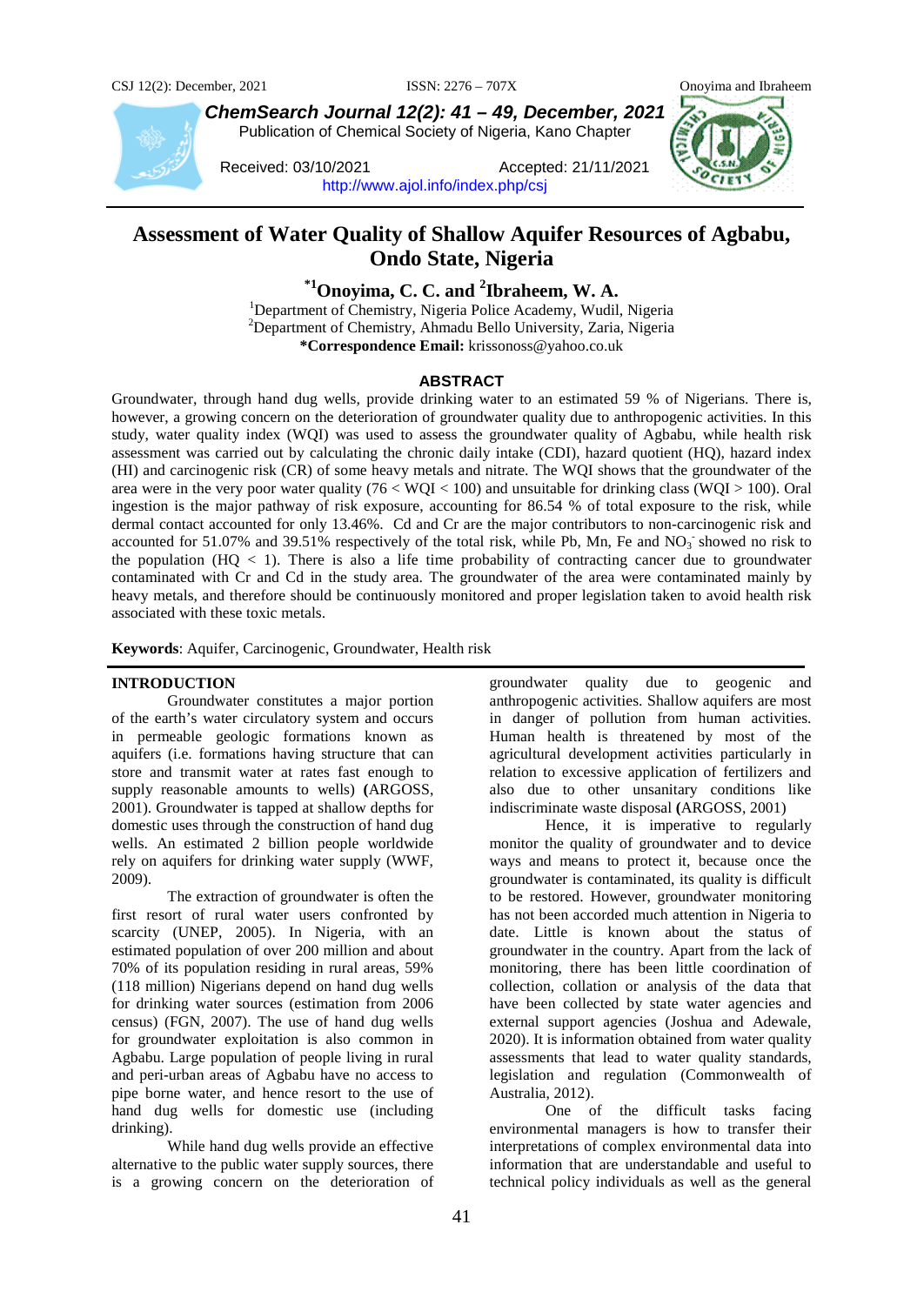public. Internationally there have been a number of attempts to produce a method that meaningfully integrates the data sets and converts them into information (Awachat and Salkar, 2017). Water quality index is one of the most effective tools for water quality assessment and can be used to effectively communicate information on the quality of water to the concerned citizens and policy makers. It thus becomes an important parameter for the assessment and management of groundwater. Since 1965 when Horton, (1965) proposed the first water quality index, a great deal of consideration has been given to the development of water quality index methods. The concept is based on the comparison of the water quality parameters with respective regulatory standards (Khan *et al*., 2003). Water Quality Index has been defined as a single number that expresses water quality by integrating measurements of selected water quality parameters (UNEP GEMS, 2007). WQI can also been defined as a rating reflecting the composite influence of different water quality parameters (Ramakrishnaiah *et al*., 2009). Some of the advantages of WQIs are summarized in the UNEP GEMS (2007) workshop report as follows: WQI can be used to show water quality variations both spatially and temporally; Provide a simple, concise and valid method for expressing the significance of regularly generated laboratory data; Aid in the assessment of water quality for general use; Allow users to easily interpret data; Can identify water quality trends and problem areas; Provide screening tools for further evaluation; Improve communication with the public and increase public awareness of water

CSJ 12(2): December, 2021 ISSN: 2276 – 707X Onoyima and Ibraheem quality conditions; Assist in establishing priorities for management purposes.

Human health risk assessment uses risk as an evaluation index to link environmental pollution with human health and quantitatively describe the risk of pollution to human health (Tian *et al*., 2019). The main aim is to provide useful information to policy makers and regulators (Commonwealth of Australia, 2012). Risk depends on the amount of chemical present in an environmental medium, the amount of contact (exposure) a person has with the pollutant in the medium, and the toxicity of the chemical (IPCS, 2010). The aim of the present study is to assess the groundwater quality of the area using WQI and to assess the non-carcinogenic and carcinogenic risk posed by Pb, Cr, Cd, Mn, Fe and  $NO_3^-$  through drinking and dermal contact of the groundwater.

# **MATERIALS AND METHODS**

#### **Study Area**

Agbabu is located  $(6^{\circ}30'N$  and  $4^{\circ}50'E)$  in Ondo State of Nigeria (Fig. 1). Agbabu bitumen belt is made of the main Agbabu, inhabited by about 1800 people and other smaller farm settlements such as Mulekangbo, Ilu-binrin and Mile 2 Agbabu villages made up of about 600 people. Agbabu is in the bituminous belt of Ondo State. However, due to the ground bitumen deposit, use of inorganic fertilizer and other human activities such as domestic and industrial waste disposal, the groundwater of Agbabu stands the chance of being polluted.



**Figure 1: Map of the Study Area** 

#### **Sampling Area**

Water samples were collected from the following selected points, WMA: well at the market; WPA: well at the palace; WBHA: well beside health centre; WIT: well inside town; W1M2: first well at mile 2; W2M2: second well at mile 2; W1B: First well at Ilu-binrin; W1B: second Wellat ilu-binrin; WM1: First well at Mulekangbo; WM3: second well at Mulekangbo.

# **Preparation of Samples for Metal Analysis**

Samples for the metal analysis were acidified at the time of collection with concentrated nitric acid in other to bring the pH below 2. Exactly 100 cm<sup>3</sup> of each water sample was then transferred into a 200 cm<sup>3</sup> beaker, 5cm<sup>3</sup> of concentrated  $HNO<sub>3</sub>$ was added and digested on a hot plate at 90 °C to 95  $^{\circ}$ C until the volume was reduced to 15-20 cm<sup>3</sup> (Ademoroti*,* 1996). The digested samples were transferred into a 50 cm<sup>3</sup> volumetric flask. Distilled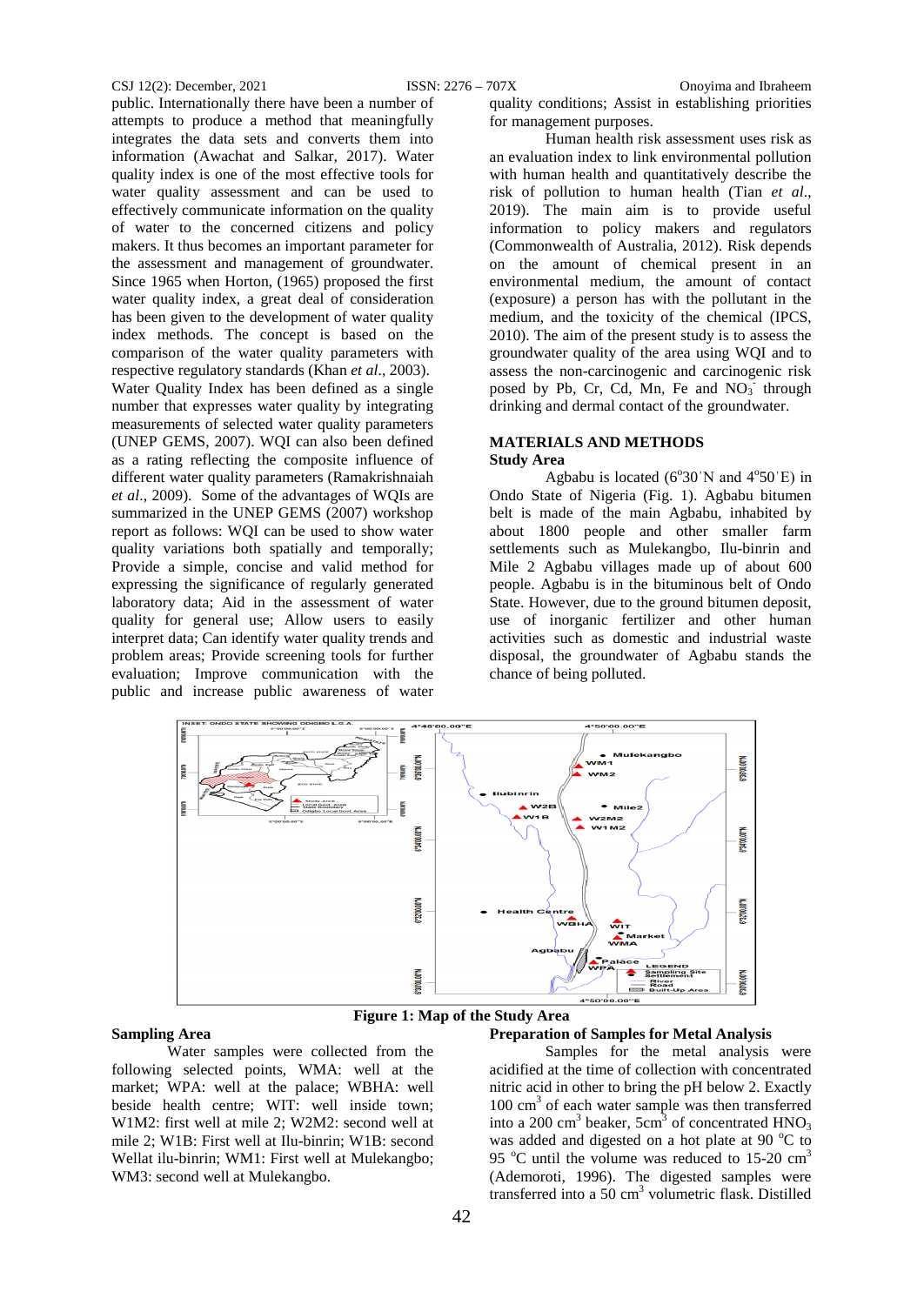CSJ 12(2): December, 2021 ISSN: 2276 – 707X Onoyima and Ibraheem water was used to make up the solution to the

**Chemical Parameters**

described by AOAC, (1990).

**Water Quality Index (WQI)**

969).

mark. This was used to check for the determination of the elements Fe, Cd, Mn, Cr, and Pb using Atomic Absorption Spectrophotometer (Unicom

parameters such as pH, Sulphates, Phosphates, Nitrates, Hardness, Total Dissolved Solids, were carried out in accordance with the method

pollution in the study area, water quality index was calculated using the weighted arithmetic index method as reported by Douglas *et al.,* (2015).

The determination of physicochemical

In order to evaluate the overall impact of

 $WQI = \frac{\sum_{i=1}^{n} W_i Q_i}{\sum_{i=1}^{n} W_i}$ 

$$
\tag{1}
$$

$$
W_i = \frac{\sum_{i=1}^{n} W_i}{\sum_{i=1}^{n} W_i}
$$
 (2)

$$
Q_i = \frac{\sum_{i=1}^{n} w_i}{S_i - C_i} \times 100
$$
 (3)

Where:  $w_i$  is the assigned weight  $(w_i = \frac{1}{S_i})$ ,  $W_i$  is the relative weight,  $Q_i$  is the quality rating for the ith water quality parameter, n is the total number of the water quality parameters,  $C_n$  is the concentration of ith water quality parameter,  $S_i$  is the standard value of the ith water quality parameter,  $C_i$  is the ideal value of the ith water quality parameter  $(C_i$  for pH = 7, for other parameters,  $C_i = 0$ ) (Alobaidy *et al.*, 2010;Otene and Nnadi, 2019). WQI ratings according to this method are shown in Table 1.

**Table 1: Water Quality Index Scale** (Douglas *et al.,* 2015)

| WO I       | Water Quality         |
|------------|-----------------------|
| < 25       | Excellent             |
| $26 - 50$  | Good                  |
| $51 - 75$  | Poor                  |
| $76 - 100$ | Very poor             |
| >100       | <b>Extremely Poor</b> |

**Table 2: Reference standards (SON, 2007) and relative weights of water quality parameters** 

| Parameter       | standard    | relative weight |
|-----------------|-------------|-----------------|
| pH              | $6.5 - 8.5$ | 0.0532          |
| Nitrate         | 50          | 0.00745         |
| Sulphate        | 100         | 0.00372         |
| <b>TDS</b>      | 500         | 0.00072         |
| <b>Hardness</b> | 150         | 0.0025          |
| chloride        | 250         | 0.00149         |
| Fe              | 2           | 0.186           |
| Mn              | 0.5         | 0.745           |

#### **Health Risk Assessment**

Risk assessment is an evaluation index that links environmental pollution with human health, and can provide useful information to policy makers whose management decisions will result in improvement in water quality. Risk assessment involves four stages: hazard identification, dose-response assessment (hazard assessment), exposure assessment, and risk characterization (Commonwealth of Australia, 2012).

# **Exposure Assessments**

The chronic daily intake (CDI) (mg/kg/day) was used to calculate the noncarcinogenic and carcinogenic risk of the toxic pollutant in the groundwater via ingestion and dermal routes of exposure. CDI via ingestion  $(CDI_{ing})$  and dermal contact  $(CDI_{dern})$  in this study were calculated following the formula reported by USEPA, (1989) as in equation 4.

$$
CDI_{\text{ing}} = \frac{C_{\text{w}} \times \text{IR} \times \text{EF} \times \text{ED}}{\text{BW} \times \text{AT}}
$$
(4)

$$
CDI_{\text{derm}} = \frac{C_{w} \times K_{i} \times SA \times EF \times ED \times BF \times CF}{BW \times AT}
$$
 (5)

The detailed meaning and reference values of each parameter used for the calculation are presented in Table 3.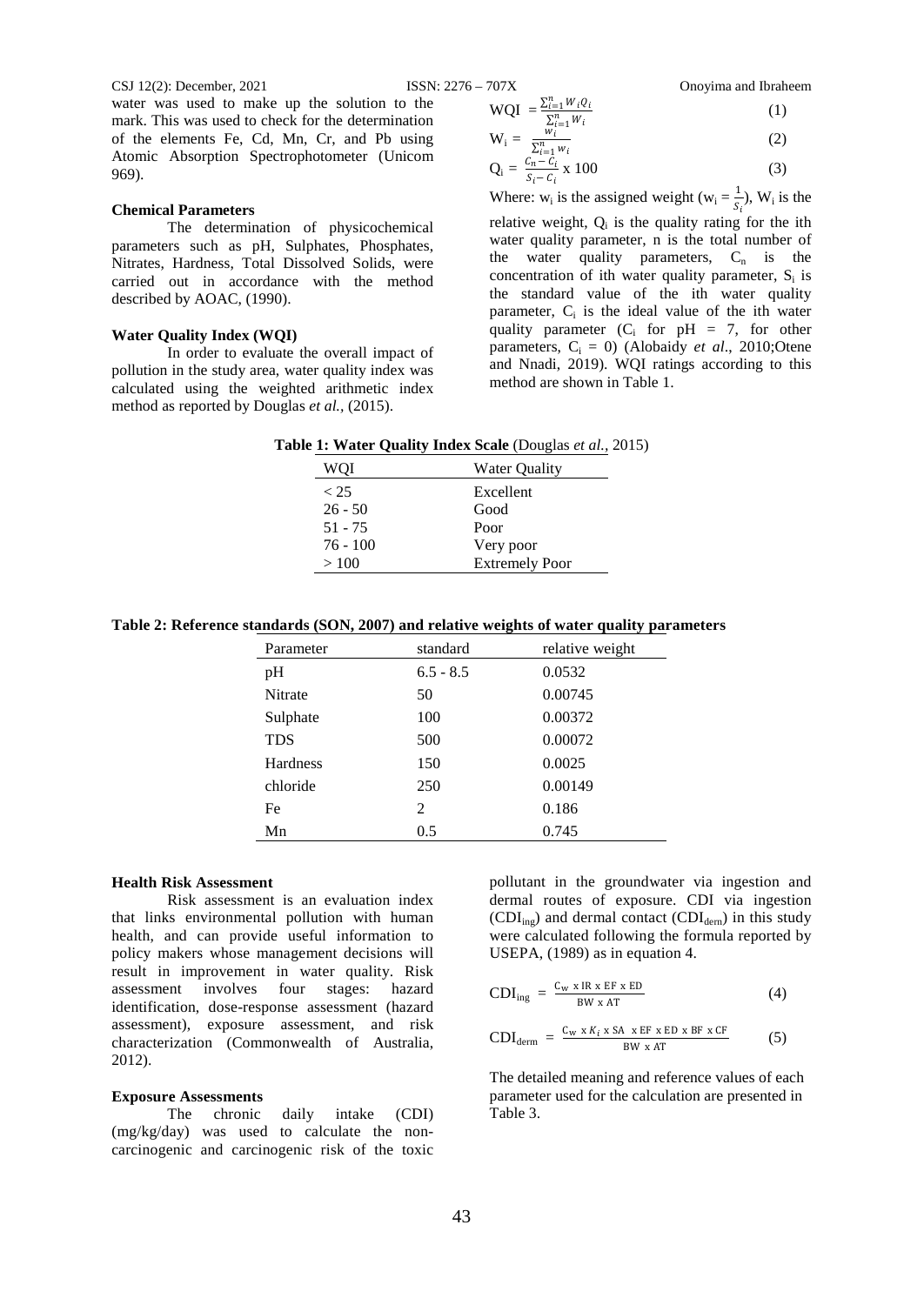| CSJ $12(2)$ : December, 2021                                             | $ISSN: 2276 - 707X$ |
|--------------------------------------------------------------------------|---------------------|
| <b>Table 3: The Reference Parameters of all Pollutants (USEPA, 1989)</b> |                     |

| Parameter | Meaning                   | Value               | Unit              |
|-----------|---------------------------|---------------------|-------------------|
| EF        | <b>Exposure frequency</b> | 365                 | d/a               |
|           |                           | Non-carcinogens 30, |                   |
| ED.       | <b>Exposure duration</b>  | Carcinogens 70      | A                 |
| <b>BW</b> | Body weight               | 70                  | kg                |
|           |                           | Non-carcinogens 30, |                   |
| AT        | Average exposure time     | Carcinogens 70      | A                 |
| <b>IR</b> | Ingestion rate            | 2                   | L/d               |
| <b>SA</b> | Body surface area         | 16600               | $\text{cm}^2$     |
| <b>BF</b> | Bathing frequency         |                     | time/d            |
| CF        | unit conversion factor    | 0.002               | L/cm <sup>3</sup> |
| Ki        | Dermal adsorption         |                     | cm/h              |
| $C_{w}$   | Concentration in water    |                     | mg/L              |

# **Non-carcinogenic Risk Assessment**

The non-carcinogenic risk due drinking water and dermal contacts were estimated using the hazard quotient (HQ) and hazard index (HI).

$$
HQ = \frac{CDI}{RfD}
$$
 (6)

Where RfD is the oral reference dose (mg/kg/day), defined as the daily oral exposure to a substance that will not result in any deleterious effect in a life time for a given human population (FAO/WHO, 2013). The RfD values for the assessed pollutants are listed in Table 4.

The scale of hazard quotient (HQ) based on average daily intake (CDI) and RfD is classified as follows: HQ $\leq$  1 (no risk); 1 < HQ  $\leq$  5 (low risk);  $5 < HQ \le 10$  (medium risk);  $HQ > 10$  (high risk) (USEPA, 1989).

The hazard index **(**HI**)** was calculated as the summation of the Hazard Quotient (HQ) arising from all the pollutants examined.

$$
HI = \Sigma HQ \tag{7}
$$

The value of the hazard index is proportional to the magnitude of the toxicity of the water to the population.

# **Carcinogenic Risk Assessment**

Carcinogenic risk (CR) assessment estimates the probability of an individual developing cancer over a lifetime due to exposure to the potential carcinogen. CR was calculated using equation 8.

$$
CR = CSF \times CDI \tag{8}
$$

Where CDI and CSF are the chronic daily intake  $(mg/kg/day)$  and cancer slope factors  $(mg/kg/day)^{-1}$ respectively. The CSF for the studied heavy pollutants are listed in Table 4.

According to US EPA, (2011) CR between 1 x  $10^{-6}$  to 1 x  $10^{-4}$  represent a range of permissible predicted lifetime risks for carcinogens. Chemical for which the risk factor falls below 1 x  $10^{-6}$  may be eliminated from further consideration as a chemical of concern.

|                 |                |              | Cancer slope | Permeability |
|-----------------|----------------|--------------|--------------|--------------|
| Pollutants      | Reference dose |              | factor       | coefficient  |
|                 | Oral route     | Dermal route |              |              |
| Pb              | 0.0014         | 0.0042       | 0.0085       | 0.004        |
| C <sub>d</sub>  | 0.0005         | 0.00005      | 0.38         | 0.001        |
| Cr              | 0.003          | 0.0006       | 0.5          | 0.002        |
| Mn              | 0.046          | 0.0184       |              | 0.001        |
| Fe              | 0.3            | 0.045        |              | 0.001        |
| NO <sub>3</sub> | 1.6            |              |              | 0.001        |

**Table 4: Toxicological characteristics of the selected pollutants** (US EPA, 2011)

# **RESULTS AND DISCUSSION Selected Water Quality Parameters**

The mean values of the selected water quality parameters are displayed in Table 5. The results show that the groundwater samples are slightly acidic. The pH ranged from  $4.00\pm0.06$  to  $6.50\pm0.47$  which are below the standard permissible range of 6.5 – 8.5. Slightly acidic pH may be indicative of great deal of organic

pollutants in water (Srivastava and Kumar, 2013). The mean values of nitrate, sulphate and chloride fall below the maximum permissible limit of 50 mg/L, 100 mg/L and 250 mg/L respectively in all the sampling stations, except chloride at WM1, which was exceptionally high (8029.79 $\pm$ 119.50). While sulphate and chloride have no known health impact, nitrate is associated with cyanosis and asphyxia (blue baby syndrome) for infants under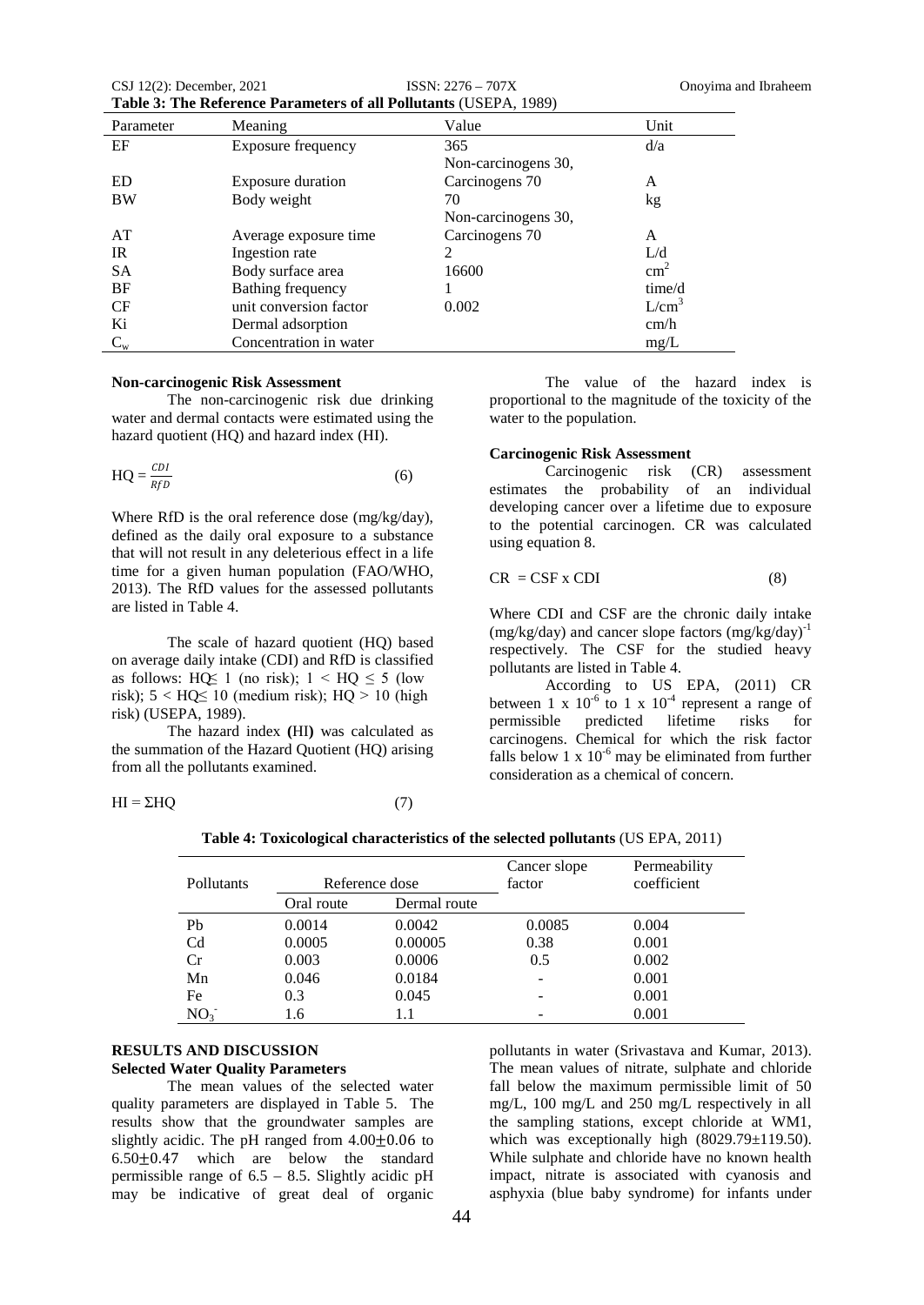three months (SON, 2007). TDS exceeded the maximum permissible limit of 500 mg/L at WMA (516.67 mg/L), WBHA (856.70 mg/L), W2B (1803 mg/L), and WM1 (2605 mg/L), while the mean concentrations of Hardness are above the standard limit except at W1M2, W2M2, and WM2.

CSJ 12(2): December, 2021 ISSN: 2276 – 707X Onoyima and Ibraheem Hardness of water is as a result of calcium and magnesium salts, while TDS include salts, some organic materials and a wide range of other things from nutrient to toxic materials (Srivastava and Kumar, 2013).

| Table 5: Mean values of selected water quality parameters |  |
|-----------------------------------------------------------|--|
|-----------------------------------------------------------|--|

|        |                    | Nitrate                                           | Sulphate        | TDS                                                                 | Hardness           | Chloride                                                     |
|--------|--------------------|---------------------------------------------------|-----------------|---------------------------------------------------------------------|--------------------|--------------------------------------------------------------|
| Sample | pH                 | (mg/L)                                            | (mg/L)          | (mg/L)                                                              | (mg/L)             | mg/L                                                         |
| WMA    | $5.00 + 0.27$      | $6.73 \pm 1.86$                                   |                 | 12.33±0.42 516.67±162.58 387.77±80.32                               |                    | $26.96 \pm 1.51$                                             |
| WPA    |                    | $6.50+0.47$ 3.47+1.92                             | $8.83 \pm 0.76$ | 24.33±4.04                                                          | 203.87±54.3        | $4.90 \pm 1.74$                                              |
| WBHA   |                    | $5.50 \pm 0.21$ 11.83 $\pm$ 0.38 15.33 $\pm$ 0.83 |                 | 856.70+77.67                                                        | 871.37±79.77       | $3.20 \pm 2.50$                                              |
| WIT    |                    |                                                   |                 | $5.00 \pm 0.20$ 11.63 $\pm$ 1.23 12.83 $\pm$ 0.43 60.00 $\pm$ 20.00 | 212.07±97.11       | $7.56 \pm 1.06$                                              |
| W1M2   | $5.00 \pm 0.36$ ND |                                                   |                 | $12.33 \pm 0.42$ 46.61 $\pm$ 30.55                                  | $103.83 \pm 25.01$ | $6.99 \pm 1.38$                                              |
| W2M2   |                    | $4.50+0.35$ $0.60+0.44$                           |                 | $14.13 + 0.32$ 66.64 + 11.55                                        | $127.43 \pm 35.21$ | $13.90 \pm 1.81$                                             |
| W1B    |                    | $6.00 \pm 0.15$ 3.10 $\pm$ 0.39                   | $9.60 \pm 1.39$ | $96.77 \pm 25.17$                                                   | 348.90±87.20       | $7.26 \pm 0.83$                                              |
| W2B    | $5.50 \pm 0.31$ ND |                                                   | $12.53 + 0.50$  | 1803.30±69.95                                                       | 164.30+24.51       | $22.76 \pm 1.63$                                             |
| WM1    | $6.00 \pm 0.25$ ND |                                                   | $9.77 \pm 0.15$ |                                                                     |                    | $2605.91 \pm 86.95$ 213.37 $\pm$ 103.72 8029.79 $\pm$ 119.50 |
| WM2    | $4.00 \pm 0.06$    | $2.73 + 1.27$                                     | $10.40 + 0.10$  | $41.00 \pm 10.00$                                                   | $117.47 \pm 25.03$ | $12.26 \pm 1.33$                                             |

#### **Water Quality Index (WQI)**

The WQI of the studied sites are presented in Figure 2. The results show that the studied stations are contaminated in the following order:  $W2B > WPA > WIT > WMA > WM2 > W1B >$ WM1 > WBHA >W2M2 >W1M2. It can be seen that the water quality of the sites fall under three categories;

1. Water unsuitable for drinking (WQI > 100) (W2B, WPA, WIT and WMA).

2. Very poor water quality (76 < WQI < 100) (W2M2, WBHA, WM1, W1B and WM2).

3. Good water quality  $(26 < WQI < 50)$ (W1M2).

The extremely poor water quality of the first category can be attributed to the low pH in the areas and high levels of metals which, mostly exceeded the standard limits. Although there was extremely high concentrations of TDS and chloride at WM2, these parameters have no known health impact, and therefore weighed low. There was no

significant input from the high weighed metals and pH. This explains why this site still falls in category 2 despite the extremely high levels of TDS and chloride.

Most of the physico-chemical parameters used for calculating WQI, (including chloride, hardness, pH, sulphate and total dissolved solids), have no health impact and occur in drinking water at a concentration well below those at which toxic effects may occur (WHO, 2008), however, they are generally used as indicator of water pollution (Bharathi *et al*., 2916), which means their presence in high concentrations may indicate presence of other potentially toxic pollutants like organic pollutants and toxic metals. It has also been reported that good WQI does not necessarily translate to no hazard (Otene and Nnadi, 2019), hence there is need to investigate other toxic pollutants in water.

However, the WQI values can be used as a reference or base line for future monitoring of pollution to the groundwater aquifer of the area.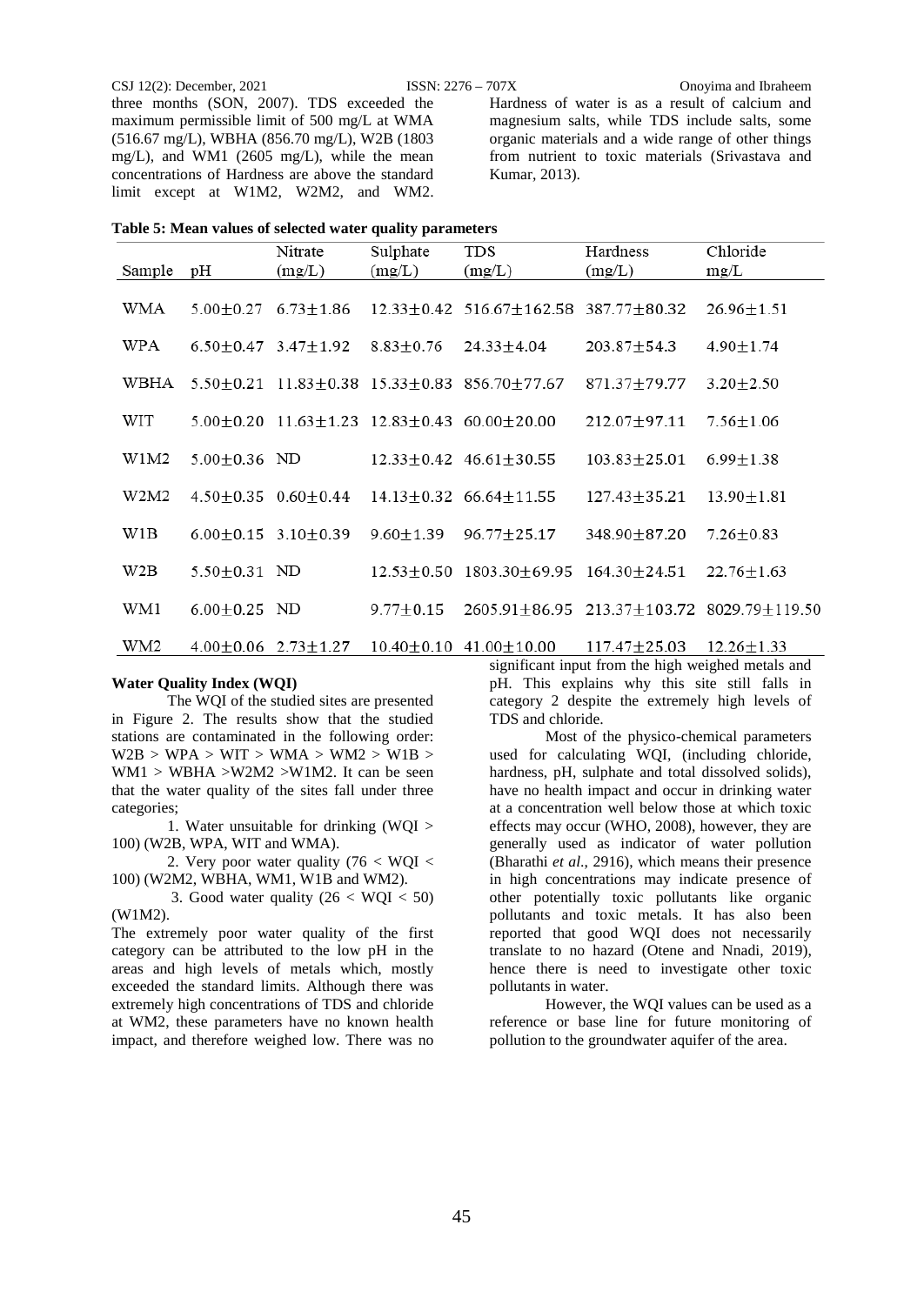

**Figure 2: Water quality index values for all the sampling stations**

### **HEALTH RISK ASSESSMENT Exposure Assessment**

Human health risk depends on the amount, the exposure and the toxicity of the chemical substance (IPCS, 2010). The present study explored the risk of Pb, Cd, Cr, Mn, Fe, and nitrate in the groundwater through oral ingestion and dermal contact exposure pathways. Exposure assessment using the chronic daily intake (CDI) shows that the human exposure to the pollutants through oral ingestions are in the following range: Pb (2.86 x  $10^{-4}$  – 8.57 x  $10^{-4}$ ), Cd (2.86 x  $10^{-4}$  – 5.14 x 10<sup>-3</sup>), Cr (2.86 x 10<sup>-3</sup> – 2.43 x 10<sup>-2</sup>), Mn  $(5.71 \times 10^{-3} - 2.29 \times 10^{-2})$ , Fe  $(6.86 \times 10^{-3} - 1.48 \times$  $10^{-1}$ ), NO<sub>3</sub><sup>-</sup> (1.17 x 10<sup>-2</sup> – 1.92 x 10<sup>-1</sup>). This shows that average human exposure to the pollutants through oral route are in the following order:  $NO<sub>3</sub>$  >  $Fe > Mn > Cr > Cd > Pb$ , while exposure through dermal contact are far less and are in the following order:  $NO_3$ <sup>-</sup> (2.72 x 10<sup>-3</sup>) > Fe (7.71 x 10<sup>-4</sup>) > Cd = Cr  $(4.0 \times 10^{-4})$  > Mn  $(2.52 \times 10^{-4})$  > Pb  $(2.76 \times 10^{-5})$ .

#### **Non-carcinogenic Risk Assessment**

To assess the potential non-carcinogenic risk posed by the groundwater to the human population, hazard quotient (HQ) and hazard index (HI) were calculated. Because health risk due to potential toxic substance in the same environment is additive (Ayantobo*et al*., 2014), total HQ and total HI due to combination of oral ingestion and dermal contact pathways were estimated and the result summarized in Figure 3. The result shows that oral ingestion is the major pathway and constitutes 86.54% of the total exposure to the risk, while dermal contact accounted for only 13.46%.

The total HQ for Pb, Mn, Fe and  $NO<sub>3</sub>$  are all less than one  $(HQ < 1)$ , showing that these pollutants constituted no non-carcinogenic risk to the population through drinking water and dermal contact. However, Cd constituted no risk  $(HQ < 1)$ at site W1M2 (0.667), low risk  $(1 < HQ \le 5)$  at sites WPA (1.332), WPHA (1.998), WIT (4.664), W1B (1.066), and WB2 (2.666), medium risk (5 <  $HQ \le 10$ ) at sites WMA (5.996), W2B (7.326), and high risk  $(HQ > 10)$  at sites W2M2 (10.658), WM1 (11.986). There was also low and medium noncarcinogenic risk due to Cr in the sites as follows: Low risk (WMA, W1M2, W1B, W2B, WM1), medium risk (WBHA, W2M2, WM2). The percentage contribution of each of the pollutants to the total non-carcinogenic risk (Figure 4) can be arranged in the following order: Cd  $(51.07%) > Cr$  $(39.51\%)$  > Mn  $(3.65\%)$  > Pb  $(3.20\%)$  > Fe  $(1.82\%) > NO_3$ <sup>-</sup> (0.78%). This shows that Cd and Cr are the major contributors to non-carcinogenic risk, accounting for 90. 58% of the total risk.

HI is the cumulative effect of all the studied pollutants. Total HI  $(HI_{oral} + HI_{derm})$  are shown in Figure 3. The result shows that the order of human health risk due to the studied pollutants from the groundwater of the sites are as follows: WM1 (16.98) > W2M2 (16.53) > WM2 (12.97) > W2B (11.90) > WBHA (11.04) > WMA (9.97) > WIT  $(5.99)$  > W1B  $(4.12)$  > WPA  $(2.83)$  > W1M2 (2.37). This result shows that the order of risk of sites as obtained from health risk assessment is not exactly the order of pollution of the sites as obtained from WQI, thus confirming the earlier report that good WQI does not necessary translate to no hazard (Otene and Nnadi, 2019).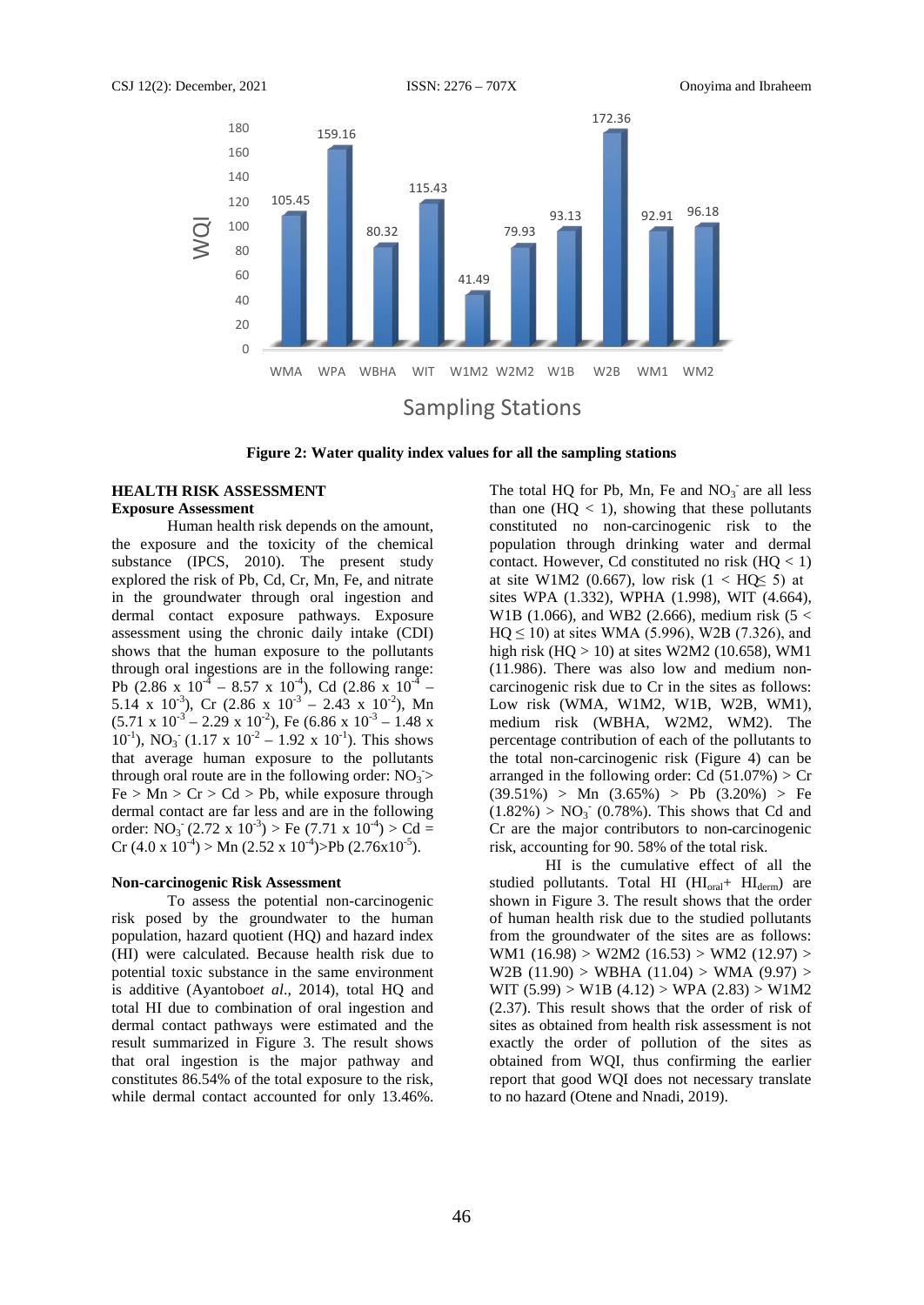

**Figure 3: Total hazard quotient and total hazard index of the pollutants through oral and dermal pathways**



**Figure 4: Percentage contributions of the pollutants to non-carcinogenic risk due to oral and dermal pathway**

# **Carcinogenic Risk Assessment**

Carcinogenic Risk is the incremental risk or the probability of an individual developing cancer over life time (Gebeyehu and Bayissa, 2020). The normal range set by USEPA is from 1.0 x  $10^{-6}$  to 1.0 x  $10^{-4}$  (USEPA, 2011). The results of this study are presented in Table 6. It shows that the cancer risk due to Pb ranged from  $1.22 \times 10^{-6}$  to 7.28 x  $10^{-6}$ , showing that there is no cancer risk due to Pb from the groundwater of the area. However,

the range of values for Cd and Cr are  $1.09 \times 10^{-4}$  – 9.77 x  $10^{-3}$  and 1.43 x  $10^{-3}$  – 1.21 x  $10^{-2}$ respectively, showing that Cd and Cr exceeded the upper threshold of  $1.0 \times 10^{-4}$  at all the sites. There is therefore a life time probability of contracting cancer due to groundwater contaminated with Cr and Cd in the study area. Hence, Cr and Cd should be placed for further consideration as chemicals of concern with regard to the studied population.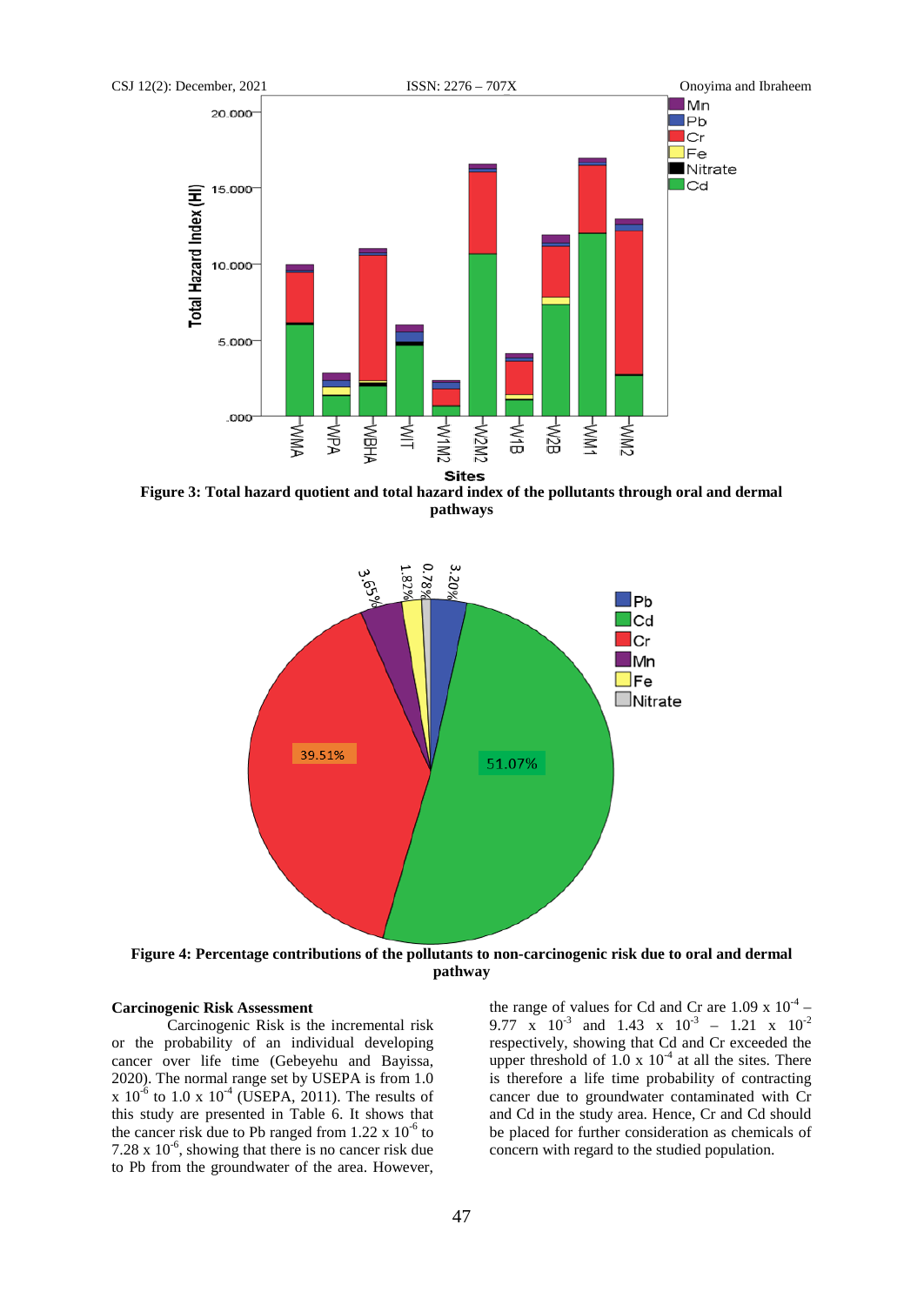CSJ 12(2): December, 2021 ISSN: 2276 – 707X Onoyima and Ibraheem

| Table 6: Carcinogenic risk of the pollutants in the groundwater of the area |                       |                       |                       |  |
|-----------------------------------------------------------------------------|-----------------------|-----------------------|-----------------------|--|
| Site                                                                        | Pb                    | C <sub>d</sub>        | Сr                    |  |
| <b>WMA</b>                                                                  | $1.22 \times 10^{-6}$ | $9.77 \times 10^{-3}$ | $4.29 \times 10^{-3}$ |  |
| <b>WPA</b>                                                                  | $4.85 \times 10^{-6}$ | $2.17 \times 10^{-4}$ |                       |  |
| <b>WBHA</b>                                                                 | $2.43 \times 10^{-6}$ | $3.26 \times 10^{-4}$ | $1.06 \times 10^{-2}$ |  |
| <b>WIT</b>                                                                  | $7.28 \times 10^{-6}$ | $7.60 \times 10^{-4}$ |                       |  |
| W1M2                                                                        | $4.85 \times 10^{-6}$ | $1.09 \times 10^{-4}$ | $1.43 \times 10^{-3}$ |  |
| W2M2                                                                        | $2.43 \times 10^{-6}$ | $1.74 \times 10^{-3}$ | $6.85 \times 10^{-3}$ |  |
| W1B                                                                         | $2.43 \times 10^{-6}$ | $1.41 \times 10^{-4}$ | $2.86 \times 10^{-3}$ |  |
| W <sub>2</sub> B                                                            | $2.43 \times 10^{-6}$ | $1.19 \times 10^{-3}$ | $4.29 \times 10^{-3}$ |  |
| WM1                                                                         | $2.43 \times 10^{-6}$ | $1.95 \times 10^{-3}$ | 5.74 x $10^{-3}$      |  |
| WM <sub>2</sub>                                                             | $4.85 \times 10^{-6}$ | $4.34 \times 10^{-4}$ | $1.21 \times 10^{-2}$ |  |

#### **CONCLUSION**

There is indication that the groundwater of the area is contaminated and mostly not safe for drinking. The contaminants of concern are heavy metals, mostly Cd and Cr which accounted for 90.58% to the total non-carcinogenic risk in the groundwater. There is also life time probability of contacting cancer from the groundwater due to Cd and Cr contamination. The groundwater of the area should be continuously monitored to avoid the carcinogenic and non-carcinogenic risk arising from toxic pollutants from the groundwater.

#### **REFERENCES**

- Ademorati, C.M. A. (1996): Standard Methods for water and effluent analysis. Foludex Press Ltd, Ibadan. 1st ed. Pp 80-83.
- Alobaidy A.H.M.J., Abid, H.S. and Maulood, B.K. (2010). Application of Water Quality Index for Assessment of Dokan Lake Ecosystem, Kurdistan Region, Iraq *Journal of Water Resource and Protection*, 2: 792-798. doi:10.4236/jwarp.2010.29093.
- AOAC, (1990) Official Method of the Association Analytical Chemistry  $15<sup>th</sup>$ , Ed, Inc. Virginia, USA, p: 770-771.
- ARGOSS. (2001). Guidelines for assessing the risk to groundwater from on-site sanitation. *BritishGeological SurveyCommissioned Report*, CR/01/142, pg 1-103
- Awachat, A.R. andSalkar V. D. (2017) Groundwater Quality Assessment through WQIs*International Journal of Engineering Research and Technology*, 10(1): 318 – 322.
- Ayantobo O.O., Awomeso, J.A., OluwaSanya, G.O., Bada B.S. and Taiwo A.M. (2014). Non- Cancer human health risk assessment from exposure to heavy metals in surface water and groundwater in IgunIjesha South-West, Nigeria. *AmericanJournal of Environmental Science.* 10(3):301-311.
- Bharathi, H.R., Manjappa, S., Suresh, T. and Suresh, R. (2016). Evaluation of water<br>quality index of water bodies quality index of water bodies Channarayapatna Taluk, Karnataka

region, India, *International Journal of Applied Science and Biotechnology*, 4(4): 475-482. DOI: 10.3126/ijasbt.v4i4.16245.

- Commonwealth of Australia. (2012). Environmental health risk assessment – Guidelines for assessing human health risks from environmental hazards. enHealth, Australia. D0702.
- FAO/WHO. (2013). Joint FAO/WHO food standard programme codex committee on contaminants in foods, fifth session, Rome.Pg 64-89.
- FGN. (2007). Legal Notice on Publication of the 2006 Census Report. *Federal Government of Nigeria official Gazette,* 4(94): 1-8.
- Douglas, K.B., Stephen, B., and Kenneth, B. (2015). Mathematical Computation of Water Quality Index of Vea Dam in Upper East Region of Ghana, *Environmental Sciences*, 3(1): 11 – 16.
- Gebeyehu, H.R andBayissa, L.D. (2020). Levels of heavy metals in soil and vegetables and associated health risks in Mojo area, Ethiopia. *PLoS ONE,* 15(1): e0227883. https://doi.org/10.1371/journal.pone.0227 883
- Horton, R.K. (1965). An index number system for rating water quality, *Journal of the Water Pollution Control Federation,* 37(3): 300- 305.
- IPCS. (2010). WHO human health risk assessment toolkit: chemical hazards, Geneva, World Health Organization, International Programme on Chemical Safety (Harmonization Project Document No. 8), pg 4.
- Joshua, O.I. and Adewale, A. (2010). A comprehensive review of water quality monitoring and assessment in Nigeria. *Chemosphere*, 260. 127569.doi:10.1016/j.chemosphere.2020.1 27569.
- Khan, F., Husain, T. and Lumb, A. (2003). Water quality evaluation and trend analysis in
- Selected watersheds of the Atlantic region of Canada. *Environmental Monitoring and Assessment,* 88: 221– 242.